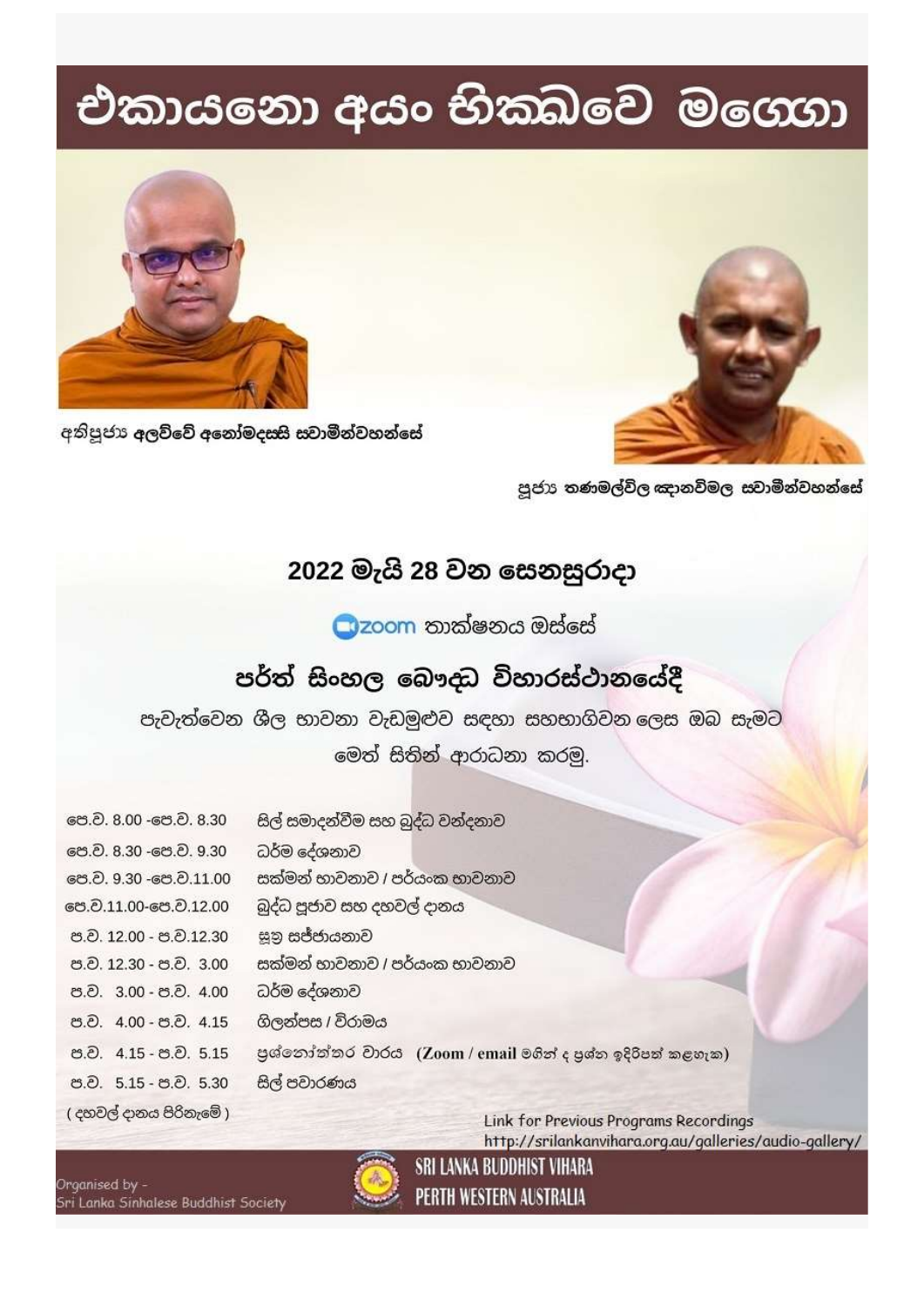Dear Friends,

The current COVID-19 outbreak has taught a lasting lesson to all of us about the impermanence of life. As per the Lord Buddha's teaching in Maha Sathi Patthana Sutta, 'Ekayano Ayan Bhikkave Maggo..', the only way to get rid of suffering is by practising the four folds of mindfulness.

This is in addition to the ongoing Monthly Sil program on Full Moon Poya Day.

We and Retreats WA invite Venerable Theroes who are well-known meditation masters in Sri Lanka and in other countries to join online to guide us and conduct the sessions throughout the day.

The Month of May meditation programs has been scheduled on:

## **Saturday, 28th May from 8.00 am to 5.30 pm**

No previous meditation experience is required to attend the program.

Experienced Venerable Theroes will guide you during the program.

If you already practise meditation or not and need advice from an experienced Thero or if you have any questions related to Dhamma Deshana, kindly send your questions to the email address below or send via ZOOM to share with the respective Thero. During the last session, we have received very useful questions which had been answered.

Email: [slsbspresident@gmail.com](mailto:slsbspresident@gmail.com)

**For previous Programs recordings, please click the below link or visit the Temple Website.**

**(**[http://srilankanvihara.org.au/galleries/audio-gallery/\)](http://srilankanvihara.org.au/galleries/audio-gallery/).

Kindly share this information with your friends.

Theruwan Sarani!

**SLSBS** 

Topic: AtaSil and Meditation (ZOOM) on 28th May 2022 from 8am to 5:30pm Time: May 28, 2022 07:30 AM Perth

Join Zoom Meeting [https://us02web.zoom.us/j/82453557686?pwd=Qm5CRHJnU21idmpKMzI2cX](https://gmail.us13.list-manage.com/track/click?u=f4160c6f1e9c64a41c8b17f01&id=3c442d4859&e=e43e599e34) [I4eEdMUT09](https://gmail.us13.list-manage.com/track/click?u=f4160c6f1e9c64a41c8b17f01&id=3c442d4859&e=e43e599e34)